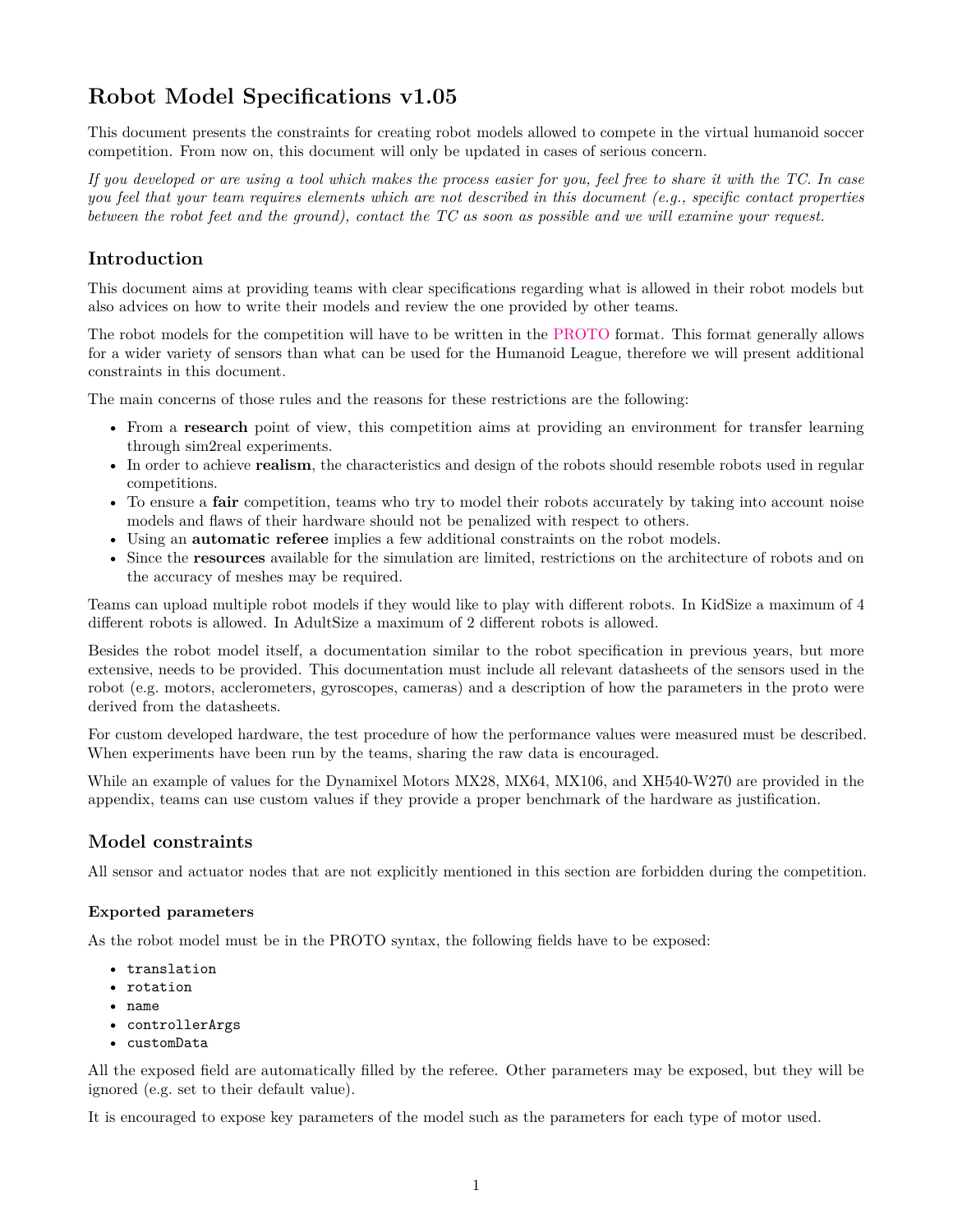```
PROTO MyRobot [
 field SFVec3f translation 0000
 field SFRotation rotation 0 1 0 0
 field SFString name ""
 field MFString controllerArgs []
 field SFString customData ""
 field SFFloat MX64-torque-12V 6.00
 field SFFloat MX64-vel-12V 6.60
 field SFFloat MX64-damping-12V 1.51
 field SFFloat MX64-friction-12V 1.42
 field SFFloat MX106-torque-12V 8.40
 field SFFloat MX106-vel-12V 4.71
 field SFFloat MX106-damping-12V 0.79
 field SFFloat MX106-friction-12V 2.14
]
{
 Robot {
   translation IS translation
   rotation IS rotation
   name IS name
   controllerArgs IS controllerArgs
   customData IS customData
   ...
 }
}
```
As mentioned in the [README provided by Cyberbotics,](https://github.com/cyberbotics/webots/blob/feature-robocup-controllers/projects/samples/contests/robocup/README.md) you should parse the name field and ensure your robot adapts to it to display its team color and player number:

```
if fields.name.value ~= '' then
  -- name is supposed to be something like "red player 2" or "blue player 1"
 local words = {}for word in fields.name.value:gmatch("%w+") do table.insert(words, word) end
 local color = words[1]
 local number = words[3]
```
Then, the color and number variables should be used by your PROTO file to display the requested color and player number. This can be achieved by forging a texture name from these variables or using them directly to assign material colors, create shapes, etc.

Finally, selfCollision should be activated on all your models.

#### **Embedding a robot**

Depending on how a robot is declared, the performances of reloading the initial state position of the joints can be critically impacted, therefore, it is mandatory to include your robot in a PROTO template file which includes the robot previously presented as below:

#VRML\_SIM R2021b utf8

```
PROTO MyRobotRobocup [
 field SFVec3f translation 0 0 0
 field SFRotation rotation 0 1 0 0
 field SFString name "red player 1"
 field MFString controllerArgs []
 field SFString customData ""
]
{
 MyRobot {
```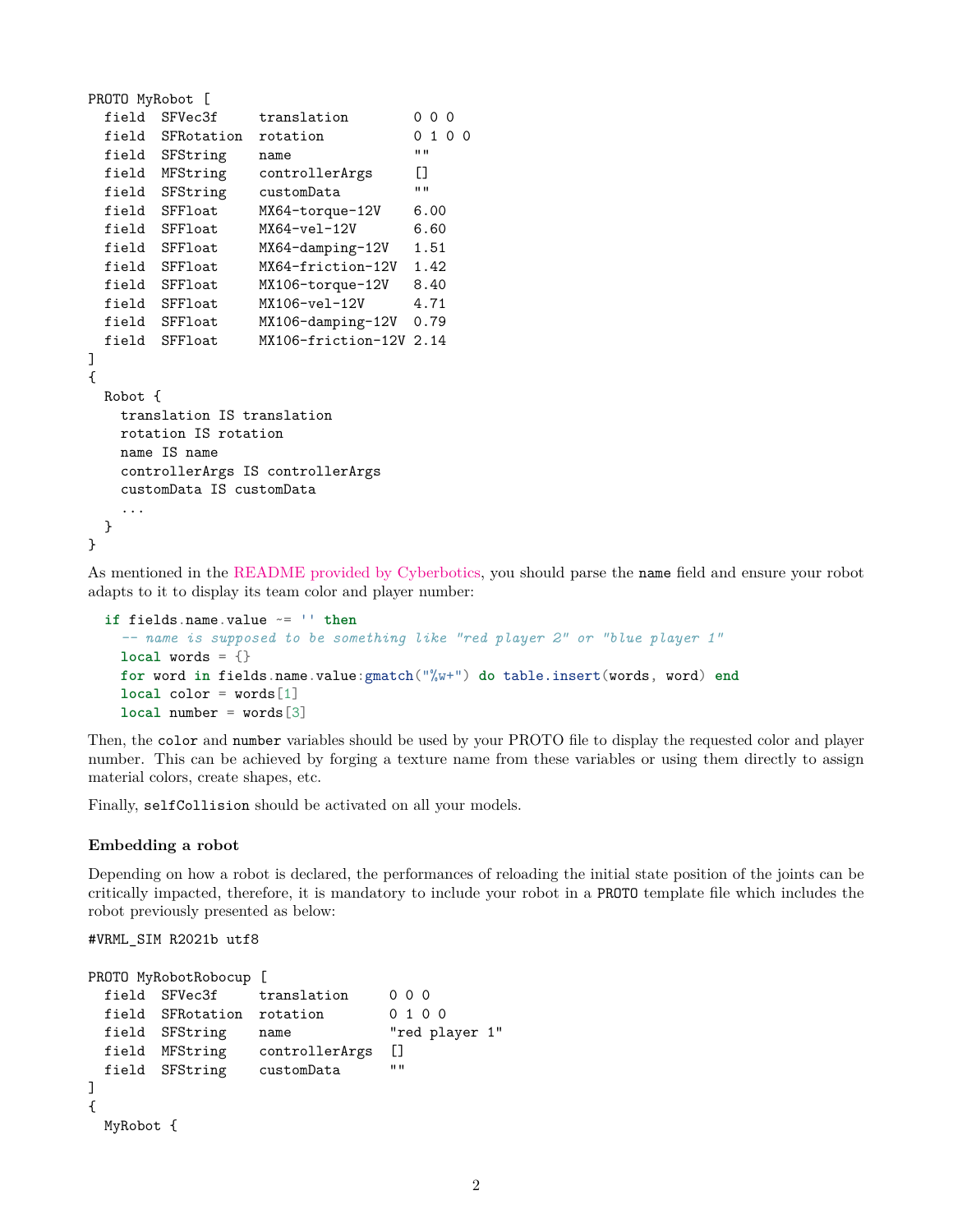```
translation IS translation
    rotation IS rotation
    name IS name
    controllerArgs IS controllerArgs
    customData IS customData
    controller "player"
  }
}
```
## **Sensors**

For several sensors, a [Look up Table](https://cyberbotics.com/doc/reference/distancesensor#lookup-table) (LUT) is used to specify the response of the sensor. This information is also used to specify the limits (min and max) for each sensor and the noise profile. This table should always be set according to the hardware specifications of the sensor you are modelling.

The following list of sensors is allowed with the restrictions mentioned here:

- [Position sensors](https://cyberbotics.com/doc/reference/positionsensor)
	- **–** The resolution of sensors should match the hardware specifications. For example, a 12 bit rotary encoder (like in the Dynamixel) has a resolution of  $\frac{2\pi}{2^{12}} \approx 0.0015$ .
- [Accelerometer](https://cyberbotics.com/doc/reference/accelerometer)
	- **–** LUT should be specified
- [Gyro](https://cyberbotics.com/doc/reference/gyro)
	- **–** LUT should be specified
- [Touch Sensor](https://cyberbotics.com/doc/reference/touchsensor)
	- **–** The 3 different options allowed are Bumper, Force, Force-3d.
	- **–** Since the calculation of forces in the simulation is inherently noisy, no extra noise needs to be modeled for these sensors.
- [Cameras](https://cyberbotics.com/doc/reference/camera)
	- **–** The maximal amount of raw data that a team is allowed to create through cameras is set to 350MB/s (MegaByte/second) *per team* (based on raw RGB images). Note that the seconds considered here are simulated seconds, which means that this limit is not impacted by the speed factor of the simulation. This requirement ensures that the rendering of images is not slowing down the simulation. A few examples of valid configurations are provided in the appendix.

Note: for the accelerometer and Gyro sensors, an offset drifting slowly will be added inside the simulator. This will model the fact that those sensors are highly sensitive to parameters such as the temperature. These parameters, however, will not be accessible in the PROTO file.

### **Actuators**

Active joints can be implemented in two different ways:

- [HingeJointWithBacklash](https://github.com/cyberbotics/webots/blob/develop/docs/guide/hinge-joint-with-backlash.md) for angular articulations, with the following child:
	- **–** A [RotationalMotor](https://cyberbotics.com/doc/reference/rotationalmotor)
	- **–** The backlash set according to the real hardware and the simulation constraints, see below.
	- **–** Parameters maxTorque and maxVelocity are set according to the detailed procedure below
	- **–** The [jointParameters](https://cyberbotics.com/doc/reference/jointparameters) should be set according to the real hardware parameters.
		- ∗ springConstant: If your robot has a Parallel Elastic Actuator (PEA) a spring force matching the real robots PEA may be specified.
			- · Parameters dampingConstant and staticFriction are set according to the detailed procedure below
- [Hinge2JointWithBacklash](https://github.com/cyberbotics/webots/blob/develop/docs/guide/hinge-2-joint-with-backlash.md) for angular articulations around two axes. This is preferred when possible as it speeds up the simulation.
	- **–** Parameters are the same as for the HingeJoint but need to be set for each motor individually
- [SliderJoint](https://cyberbotics.com/doc/reference/sliderjoint) for linear articulations, with the following child
	- **–** A [linear motor](https://cyberbotics.com/doc/reference/linearmotor) with the field maxForce set to a value matching the hardware specifications.
	- **–** JointParameters should be set similar to the joint parameters of a HingeJoint

Both types of joints need to have the following child as well: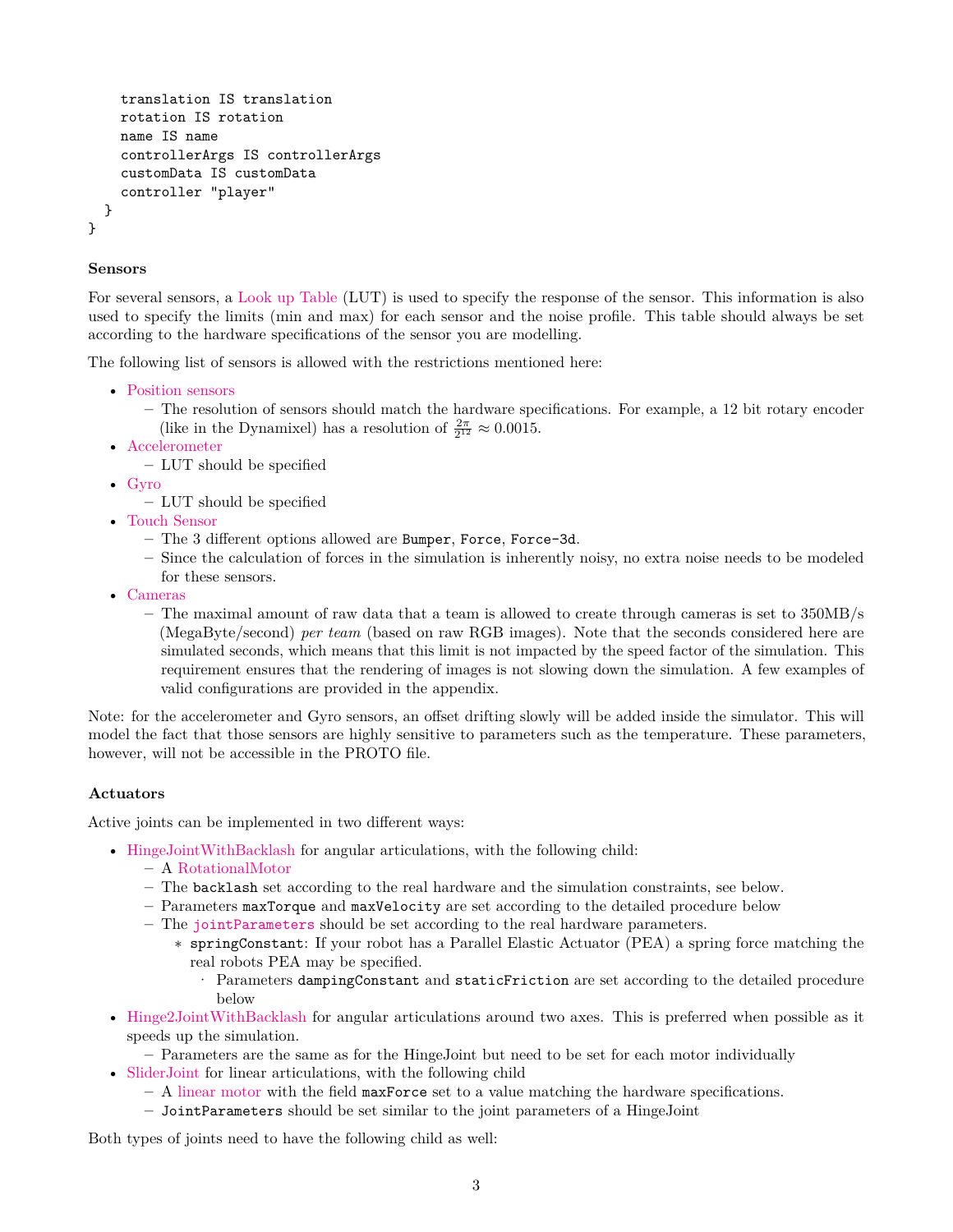• A position sensor matching the constraints expressed in the previous section

## **Backlash values**

Using low values for backlash (i.e. below 0.01 rad) can lead to instabilities. Many teams use robots with a backlash lower than 0.01 rad (e.g. the values provided in [the datasheet of MX-28](https://emanual.robotis.com/docs/en/dxl/mx/mx-28-2/) result with a backlash of approximately 0.0058 rad). Since the backlash value of servo motors that are strongly used tend to increase significantly, we chose to use the following approach based on the backlash provided by the datasheets:

- If backlash < 0.002 rad, then you are allowed to play without backlash: i.e. use HingeJoint rather than HingeJointWithBacklash.
- If 0.002 rad  $\leq$  backlash  $\leq$  0.01 rad, then you need to use a backlash value of 0.01.
- If backlash > 0.01 rad, then you can play with the value provided by the datasheet.

## **Actuator and Joint Parameters**

The following parameters need to be derived from the Motor specifications: - maxTorque - maxVelocity dampingConstant - staticFriction

The following procedure should be used to determine these values from the datasheet:

maxTorque = *stallTorque*

maxVelocity = *maxVelocity*

To generate the other two parameters, the NT-Curve of the motor is used. It is assumed to be linear for simplicity. The damping constant is the negative value of the slope of the NT-Curve. To calculate it, the end points of the curve are read and the slope is calculated.

Static friction is calculated via the intersection of the NT-Curve with the x-axis to get the *effectiveTorque*. Then staticFriction = *stallTorque* - *effectiveTorque*

When multiple operating voltages are available, but only an NT-Curve for one of them (as is the case for the Dynamixel motors), the values are scaled up accordingly.

To illustrate the whole procedure we will look at the [MX28 datasheet.](https://emanual.robotis.com/docs/en/dxl/mx/mx-28-2/)

At  $12V:$  - maxTorque =  $stallTorque = 2.5$  Nm - maxVelocity =  $maxVelocity = 55$  rev/min = 5.76 rad/s

We read the two endpoints of the NT-curve as  $Point1 = (0.112 Nm, 49 \text{ rev/min} = 5.13 \text{ rad/s})$ ,  $Point2 = (1.288$ *Nm, 12 rev/min = 1.26 rad/s)*. To get the dampingConstant we calculate the negative slope (with flipped axes):

 $vel\_diff = (Point2.y - Point1.y)$  *torque\_diff* =  $(Point2.x - Point1.x)$ 

dampingConstant =  $-(\text{torque\_diff} / \text{vel\_diff}) = ((1.288 - 0.112) / (1.26 - 5.13)) = 0.30$ 

To get the static friction, the *effectiveTorque* is calculated as the intersection of the NT-curve with the y-axis:

 $effective Torque = -(Point 1, y \mid (vel \text{ diff/torque \text{ diff}}))$  -  $Point 1, x = 1.67$ 

staticFriction =  $stallTorque$  -  $effectiveTorque = 2.5 - 1.67 = 0.83$ 

When a voltage different from 12V is used, the points read in the graph are scaled in the x-axis by the torque scaling factor and in the y-axis by the velocity scaling factor.

*velocityScalingFactor* = *maxVelocityAt14\_8V* / *maxVelocityAt12V*

*torqueScalingFactor* = *maxTorqueAt14\_8V* / *maxTorqueAt12V*

To ease the the process of creating your PROTO files, two elements are provided in the appendix:

- The parameters computed for classical dynamixel motors.
- A script allowing to compute these values easily from the datasheet of your own motors.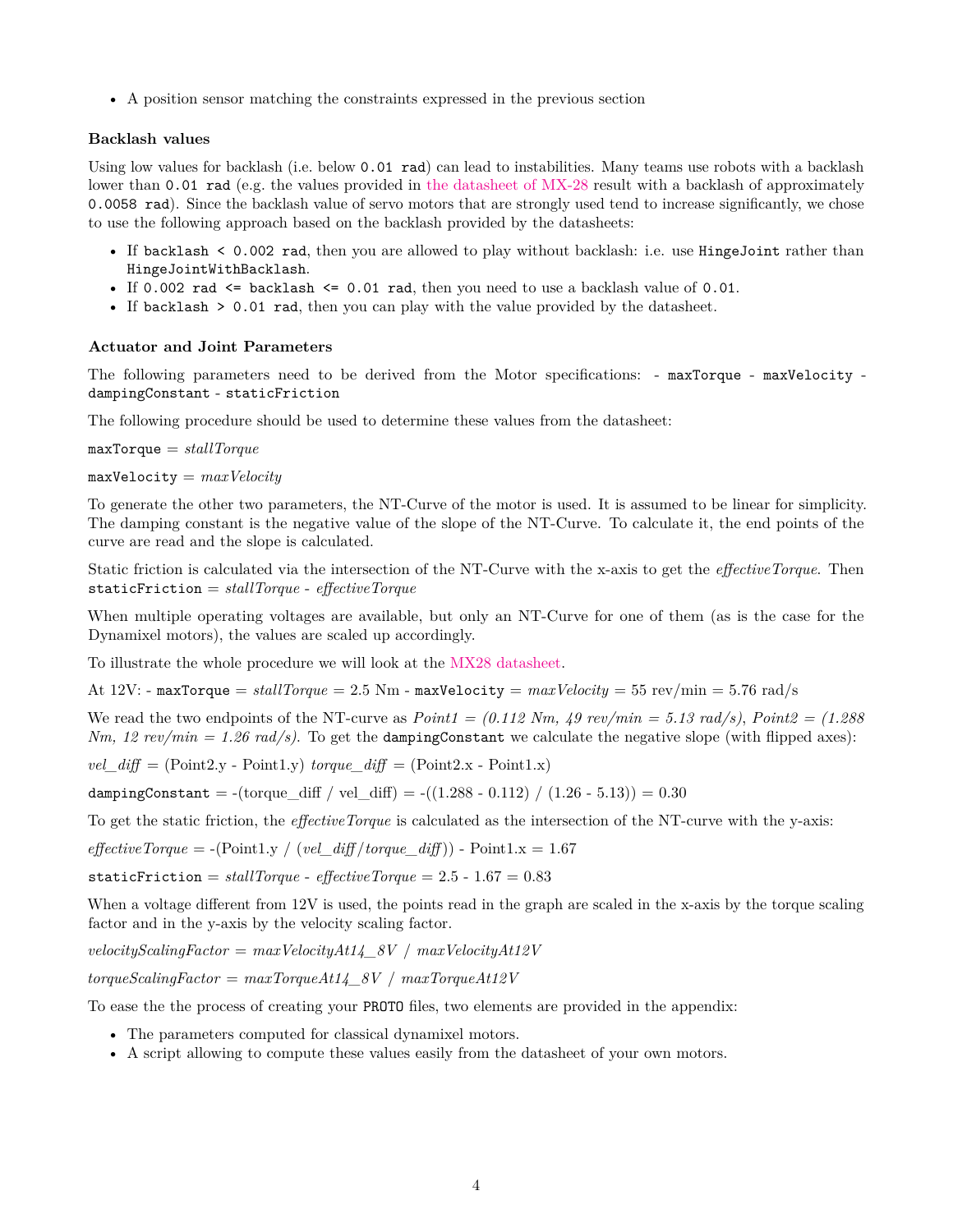#### **Structure of the robot**

Teams should provide in a dedicated file named postures.json the configurations to be used:

- For upright posture (with fully extended knee)
- Longest extension posture

The format of the file should be as follows (values in rad):

```
{
    "robot_name" : "MyRobotName",
    "upright" : {
        "motor 1 name": 0.123,
        "motor 2 name": 0.456,
        ...
    },
    "extension": {
        "motor_1_name": 0.123,
        "motor_2_name": 0.456,
        ...
    }
}
```
Each robot needs to comport body parts with the following annotations as suffixes on the Solid names:

- [foot]: for the two main solids at the end of the kinematic chain of the legs (e.g. Solid.name "left foot [foot]"). Solids which are descendants of a [foot] are considered as valid for walking (e.g. cleats), but they should not be tagged as [foot].
- [arm]: for all body parts between shoulder and hand. Those parts are not allowed to touch the ball (e.g. Solid.name "left elbow [arm]").
- [hand]: each robot must have two solids declared as hands. Those solids might have a very low mass and volume, but the center of the solid should be at the end of the arm. Those annotations are used to compute the convex hull of the robot. Examples of valid and invalid annotations are provided in the appendix.

Some joints (i.e., motors) should also be annotated with the following suffixes:

- [shoulder]: axis of the first joint of the arm (e.g. name "right shoulder pitch [shoulder]").
- [hip]: for the first leg joint with an axis lying parallel to the ground plane (e.g. name "left hip roll  $[hip]$ ").

Annotations of the joints should be made in the name field of the device, as seen in the following example:

#### **HingeJointWithBacklash**{

**}**

```
jointParameters HingeJointParameters {
 ...
}
device [
    RotationalMotor {
        name "LeftHipRoll [hip]"
        ...
    }
    PositionSensor {
        ...
    }
]
```
#### **Guidelines for writing your models**

For general guidelines on how protos should be written please view the [Cyberbotics documentation.](https://cyberbotics.com/doc/reference/proto) Make sure to follow the design guidelines, especially concerning the [FLU system](https://cyberbotics.com/doc/reference/proto-design-guidelines#orientation) for orientation.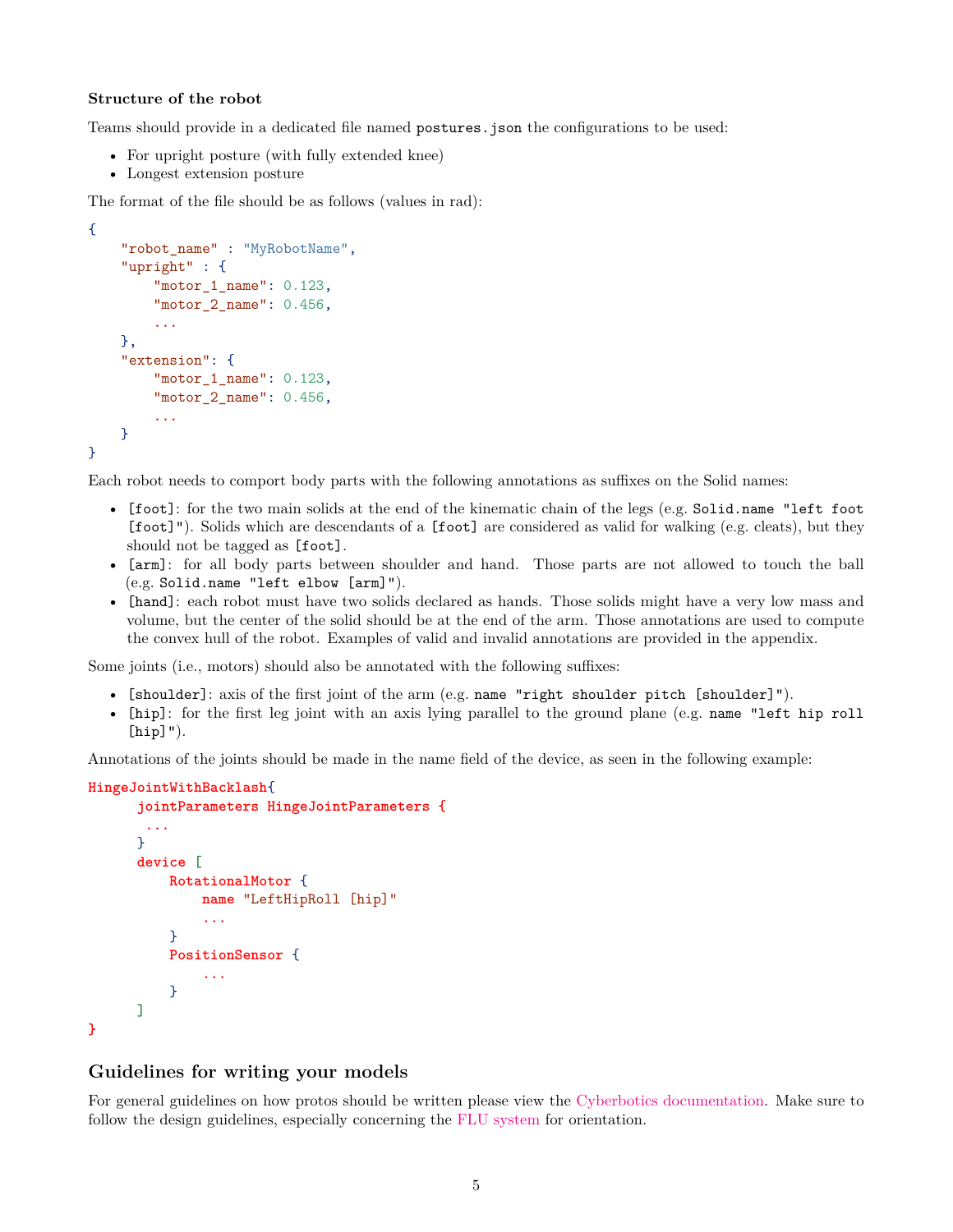Usage of the DEF/USE mechanism as well as splitting up the PROTO into multiple subfiles (especially each visual or more complex collision model in its own file) is encouraged.

If you already have a URDF of your robot, using [urdf2webots](https://github.com/cyberbotics/urdf2webots) can give you a good starting point but manual adjustments are probably required.

If you agree that your robot model is made available to other teams and the public, we suggest adding a license on top of the PROTO file.

#### **Collision model complexity**

Since simulation has to be performed at a reasonable real time factor, collision models (e.g., boundingObject) should be constructed from Webots geometric primitives (box, capsule, cylinder, sphere). Using meshes (e.g. STL files), even simple ones with a low number of vertices is severely impacting simulation performances and is not allowed. If your robot is using cleats under the feet, they must be modeled using capsules or spheres rather than cylinders. This will reduce the computational complexity of calculating the contact between the grass and the cleats.

To manually create these collision models we suggest to use the [SCAD2BoundingObject tool.](https://github.com/bit-bots/SCAD2BoundingObject)

If you are already using a URDF model of your robot, rotated bounding boxes can be generated using the [simplify\\_urdf\\_collision](https://github.com/bit-bots/simplify_urdf_collision) tool.

## **Visual model**

While visual model complexity (i.e., the number of triangles) is a lesser issue than collision model complexity, it should still be set reasonably low (i.e. below 50 000 vertices in total).

When exporting a model from a CAD software, the resolution of the mesh approximation can usually be set. When only a mesh model is available, sofware such as [Meshlab's Quadratic Edge Collapse Decimation](https://www.youtube.com/watch?v=PWM6EGVVNQU) can be used.

We suggest to apply an [Appearance](https://cyberbotics.com/doc/reference/appearance) or [PBRAppearance](https://cyberbotics.com/doc/reference/pbrappearance) matching the real robot. Several appearances are provided by Cyberbotics and described [here.](https://www.cyberbotics.com/doc/guide/appearances)

# **Model inspections**

The inspection of the models will be based on the following elements:

- The content of the PROTO model and the associated files.
- The documentation provided describing how you obtained the different characteristics for your actuators and your sensors.
- The postures. json file.

The inspection will be performed based on 3 different parts:

- *Semi-automated validation*: to automatically check geometric proportions and provide a summary of the main characteristics for each robot.
- *Peer-reviewed validation*: manual check that the provided PROTO files respect the rules for some elements that cannot be checked automatically.
- *TC Validation*: manual verification of the issues risen by the teams and additional checks on submission materials.

#### **Semi-automated validation**

The following properties of the robot are extracted automatically:

- Htop: In upright posture, the amplitude along the z component.
- Hleg: In upright posture, z component between [hip] and the minimal value of the robot along z-axis.
- Hhead: In upright posture, z component between [shoulder] and the maximum value along z-axis.
- M: the total mass of the robot.
- Hom: In upright posture, the height of center of mass.
- ArmsLength: The distance from [shoulder] to the end of the arm ([hand])
- $BMI = M/Htop^2$
- Width: In upright posture, the diameter of the smallest cylinder in which the robot can fit.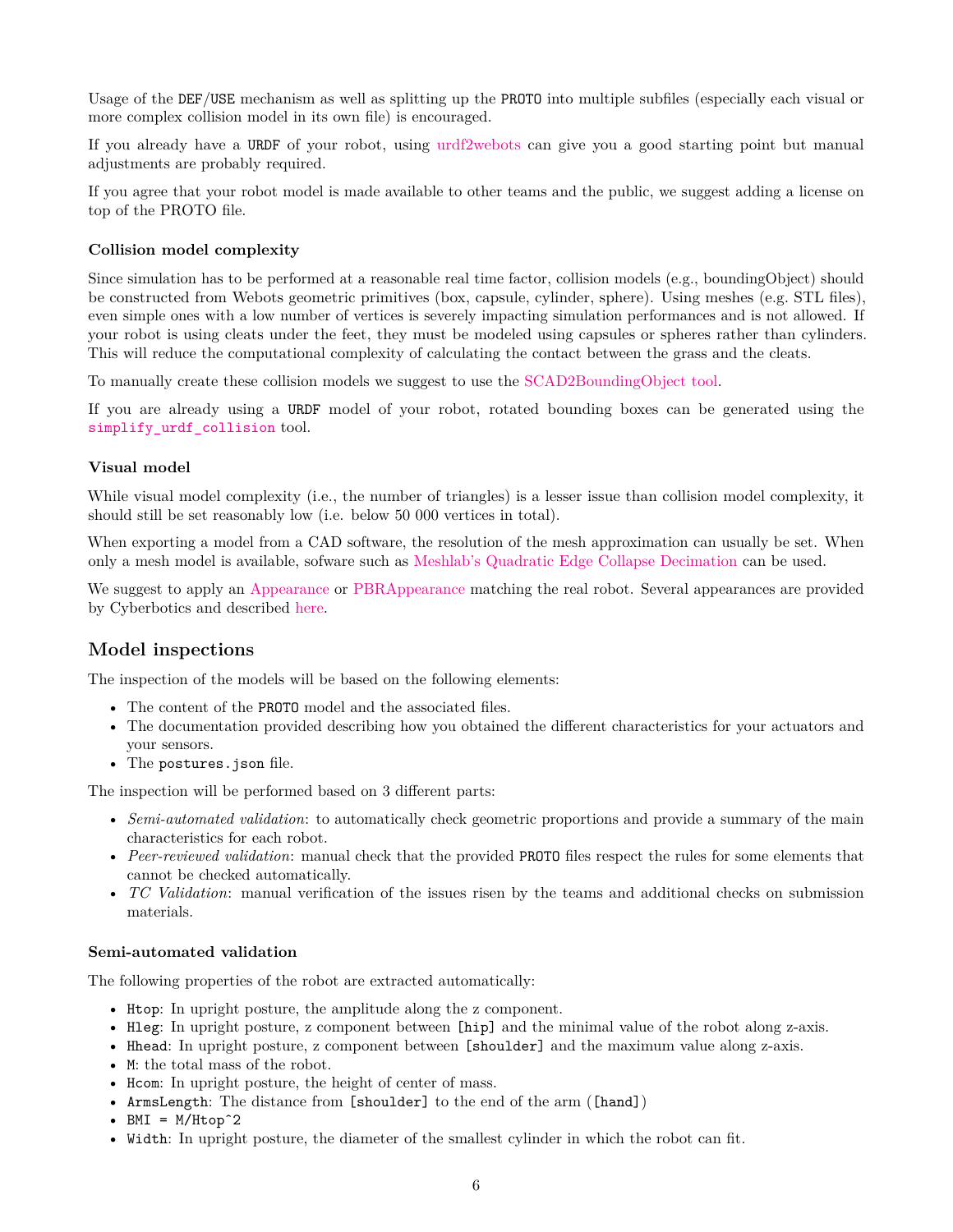- FootWidth, FootLength: The size along y (resp x) axis of the bounding box for one foot.
- MaxLength: The maximal distance between two points of the robot in longest extension posture.

The following constraints are checked automatically

- $5 \le$  BMI  $\le$  30
- (FootWidth\*FootHeight) <= (2.2\*Hcom)ˆ2/32
- 1.2 <= max(FootWidth,FootHeight)/min(FootWidth, FootHeight) <= 3.5
- Width  $\leq$  0.55 Htop
- $0.35$  Htop  $\leq$  Hleg  $\leq$  0.7 Htop
- $0.1$  Htop  $\leq$  Hhead  $\leq$  0.3 Htop
- ArmsLength >= Htop Hleg Hhead
- Only allowed sensors/actuators are used
	- **–** All required fields are set (e.g., LUT)
- Only geometric primitives used as collision model
- Complexity of visual model

A document containing the following information is generated from the robot model:

- List of the properties of the robot model extracted automatically
- List of all the joints with all parameters specified in the respective section
- List of the sensors and their parameters
- Kinematic structure of the robot

## **Peer-reviewed validation**

The points that should be validated during the review process are the following:

- Are specifications for custom actuators valid?
- Are specifications for sensors valid?
- Are the annotations of the solids ([foot], [arm] and [hand]) and the links ([shoulder] and [hip]) consistent with the rules?
- Is the collision model adapted to the structure of the robot?
- Are the color markers of appropriate size, color and location?
- Is the upright posture valid?
- Is the extension posture valid?
- Is there any other reason why this model should not be accepted?

## **TC validation**

In order to ensure reasonable performance of the simulation, teams will be required to upload a simple docker image with a walking behavior. The controller needs to connect to a virtual robot model on the field via the robot controller API. As soon as the connection was established, the controller should send the robot commands to let it walk for at least one minute. The robot can walk in any direction on the field as long as it stays within the boundaries of the artificial turf. The provided controller is still considered valid if the robot is falling down if a reasonable attempt to create a walking behavior can be assumed from the robot's behavior.

The docker image needs to be uploaded to a container registry provided by the Technical Committee before the second review deadline. Team leaders will receive instructions and an access token to the registry by e-mail a few days prior to the second review deadline.

The robot controller and the corresponding behavior is used for benchmarking purpose. It needs to be possible to simulate two full teams (each with four robots in KidSize and two robots in AdultSize) using the provided robot model on the hardware used for the competition in the realtime factor provided by the Technical Committee. In case the robot is too complex teams will be contacted to take appropriate measures to reduce the complexity of the simulation.

KidSize teams will also be requested to provide a link to a YouTube video displaying the robot performing successful stand-up motions.

If teams request an update of their model files after the third review session, the Technical Committee will review the modifications on a case-by-case basis. All modifications made after June 11th need to be properly justified by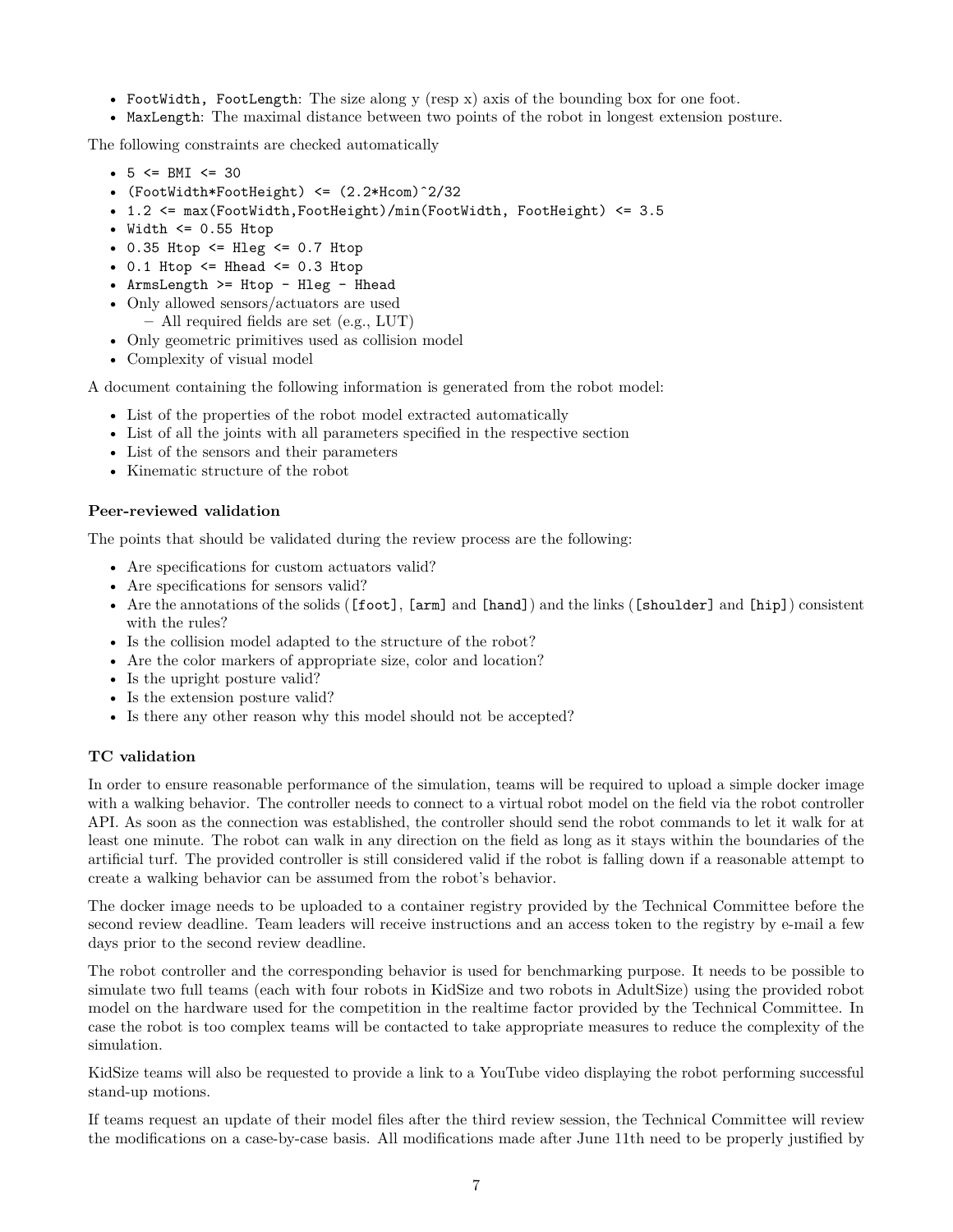the team requesting the change.

# **Upload format**

All robot models for a team must be submitted in a  $\,$  .zip archive.

The structure of the folder should be as follows:

```
.
|-- documentation
| |-- documentation.pdf
| |-- datasheet1.pdf
| \cdot | \cdot | -- ...
|-- RobotName1
| |-- RobotName1.proto
| |-- postures.json
| - | - - |...
|-- RobotName2
| |-- RobotName2.proto
| |-- postures.json
| |-- ...
```
... indicates optional further datasheets or documents in the documentation folder and any other file requested of the robot model in the robot folders. Up to four robot models in KidSize and two robot models in AdultSize may be included in the submission, however, if all your robots are similar, uploading one version is enough.

# **Appendix**

**Valid configurations for cameras**

| Robots/team | Cameras/robot | Img width | Img height | Time step [ms] | Bandwidth $[MB/s]$ |
|-------------|---------------|-----------|------------|----------------|--------------------|
|             |               | 1280      | 720        | 16.            | 330                |
|             |               | 800       | 600        | 16             | 343                |
|             |               | 640       | 480        | 16             | 330                |

## **Values for classical dynamixel motors**

The TC provides the following list of parameters that can be used for Dynamixel motors:

| MX28-torque-12V       | 2.50 |
|-----------------------|------|
| $MX28 - ve1 - 12V$    | 5.76 |
| MX28-damping-12V      | 0.30 |
| MX28-friction-12V     | 0.83 |
|                       |      |
| MX28-torque-14.8V     | 3.10 |
| $MX28 - ve1 - 14.8V$  | 7.02 |
| $MX28$ -damping-14.8V | 0.31 |
| MX28-friction-14.8V   | 1.03 |
|                       |      |
|                       |      |
| MX64-torque-12V       | 6.00 |
| $MX64 - ve1 - 12V$    | 6.60 |
| MX64-damping-12V      | 0.66 |
| MX64-friction-12V     | 1.42 |
|                       |      |
| MX64-torque-14.8V     | 7.30 |
| MX64-vel-14.8V        | 8.17 |
| MX64-damping-14.8V    | 0.65 |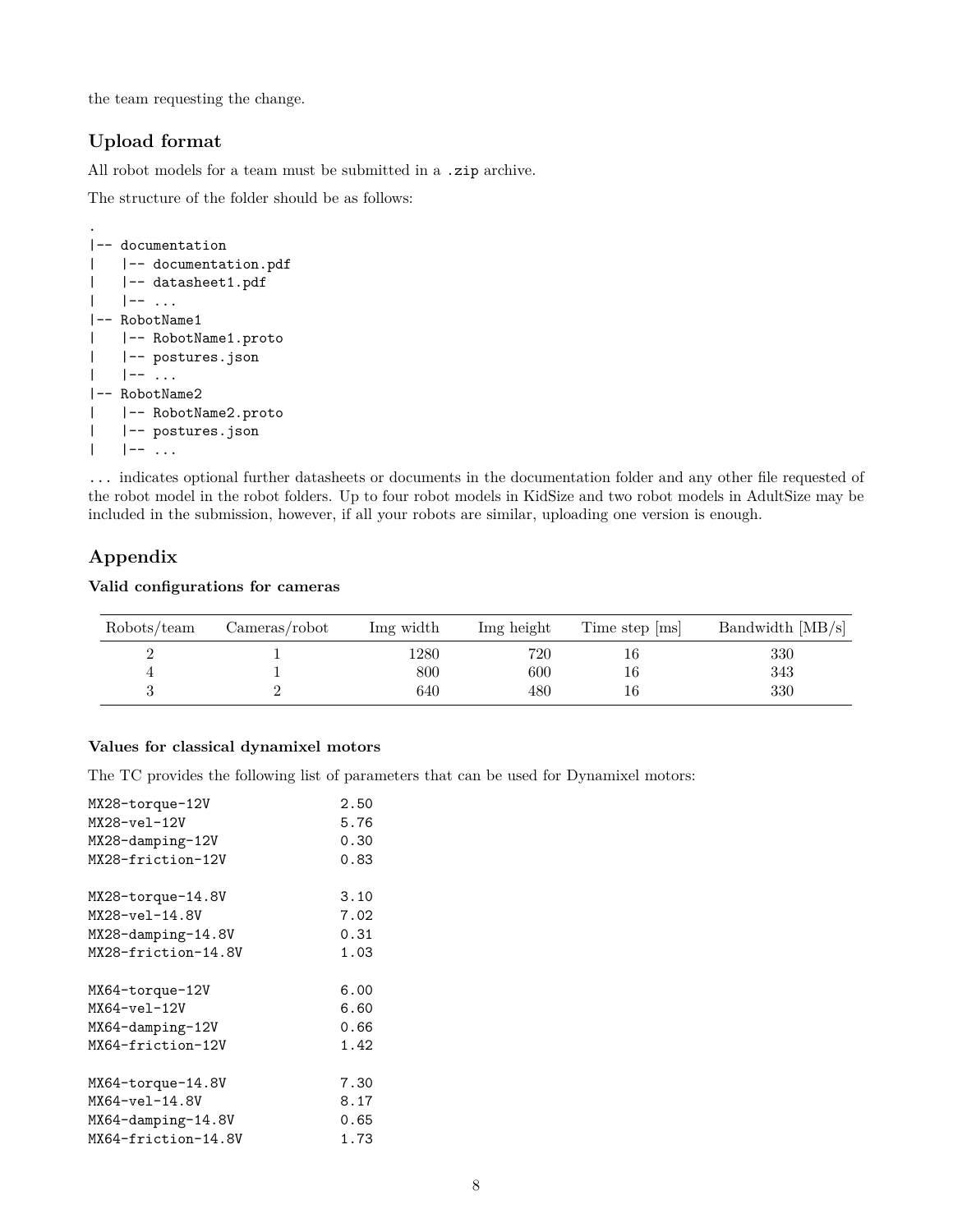| MX106-torque-12V         | 8.40  |
|--------------------------|-------|
| MX106-vel-12V            | 4.71  |
| MX106-damping-12V        | 1.26  |
| MX106-friction-12V       | 2.14  |
|                          |       |
| MX106-torque-14.8V       | 10.00 |
| MX106-yel-14.8V          | 5.76  |
| $MX106$ -damping-14.8V   | 1.23  |
| MX106-friction-14.8V     | 2.55  |
|                          |       |
| XH540W270-torque-12V     | 10.60 |
| XH540W270-vel-12V        | 3.14  |
| XH540W270-damping-12V    | 2.95  |
| XH540W270-friction-12V   | 1.23  |
|                          |       |
| XH540W270-torque-14.8V   | 12.90 |
| XH540W270-vel-14.8V      | 3.87  |
| XH540W270-damping-14.8V  | 2.92  |
| XH540W270-friction-14.8V | 1.49  |

#### **Script to approximate motor parameters**

import math

In case you need to approximate motor parameters for other motors, you can reuse this script to compute their values.

```
VAR_LENGTH = 30
class Point:
    def __init__(self, x, y):
       self.x = xself.y = yclass JointSpecs:
    def __init__(self, name, max_tor_12V, max_tor_14_8V, max_vel_12V_rpm, max_vel_14_8V_rpm,
                 NT_curve_point_1, NT_curve_point_2):
        self.name = name
        self.max_tor_12V = max_tor_12Vself.max_tor_14_8V = max_tor_14_8Vself.max_vel_12V_rpm = max_vel_12V_rpm
        self.max_vel_14_8V_rpm = max_vel_14_8V_rpm
        self.NT_curve_point_1_12V = NT_curve_point_1
        self.NT_curve_point_2_12V = NT_curve_point_2
        # convert to rad/s
        self.max_vel_12V = self.max_vel_12V_rpm * math.tau / 60
        self.max_vel_14_8V = self.max_vel_14_8V_rpm * math.tau / 60
        self.NT_curve_point_1_12V.y = self.NT_curve_point_1_12V.y * math.tau / 60
        self.NT_curve_point_2_12V.y = self.NT_curve_point_2_12V.y * math.tau / 60
        # scale N-T points from 12V to 14_8V
        self.scale_factor_tor = self.max_tor_14_8V / self.max_tor_12V
        self.scale_factor_vel = self.max_vel_14_8V / self.max_vel_12V
        self.NT_curve_point_1_14_8V = Point(
            self.NT_curve_point_1_12V.x * self.scale_factor_tor,
```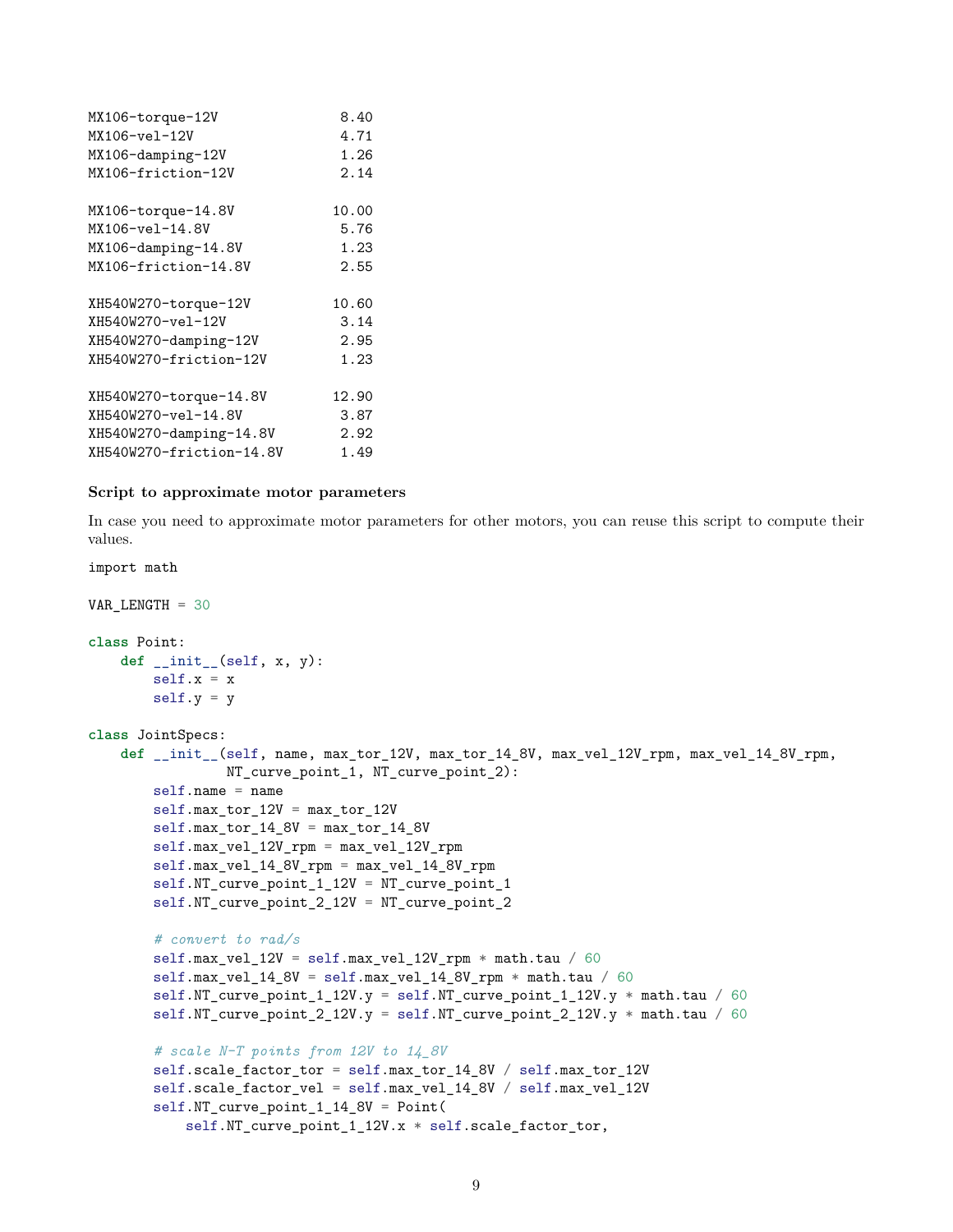```
self.NT_curve_point_1_12V.y * self.scale_factor_vel)
        self.NT_curve_point_2_14_8V = Point(
            self.NT_curve_point_2_12V.x * self.scale_factor_tor,
            self.NT_curve_point_2_12V.y * self.scale_factor_vel)
    def get_values(self, use_14_8V):
        # choose correct values based on voltage
        if use_14_8V:
           stall_torque = self.max_tor_14_8V
           vel = self.max_vel_14_8V
           point_1 = self.NT_curve_point_1_14_8V
           point 2 = \text{self.M} curve point 2 14 8V
        else:
           stall_torque = self.max_tor_12V
            vel = self.max_vel_12V
            point_1 = self.NT_curve_point_1_12V
            point_2 = self.NT_curve_point_2_12V
        vel\_diff = (point_2.y - point_1.y)torque\_diff = (point_2.x - point_1.x)a = vel\_diff / torque\_diffb = point_1.y - (point_1.x * a)# compute torque at vel=0
        # 0 = a*x+b -> x = -b / a
        torque_vel0 = -b / afriction = stall_torque - torque_vel0
        damping constant = -torque diff / vel diff
        self.print_value("torque", stall_torque, use_14_8V)
        self.print_value("vel", vel, use_14_8V)
        self.print_value("damping", damping_constant, use_14_8V)
        self.print_value("friction", friction, use_14_8V)
        print("")
    def print_value(self, property_name, value, use_14_8V):
        v_text = "14.8V" if use_14_8V else "12V"
        var_name = (f"{self.name}-{property_name}-{v_text}").ljust(VAR_LENGTH)
        print(f"{var_name}{value:5.2f}")
    def print_all_values(self):
        self.get_values(False)
        self.get_values(True)
# max_tor_12V, max_tor_14_8V, max_vel_12V_rpm, max_vel_14_8V_rpm, NT_curve_point_1, NT_curve_point_2
JointSpecs("MX28", 2.5, 3.1, 55, 67, Point(0.112, 49),
          Point(1.288, 12)).print all values()
JointSpecs("MX64", 6.0, 7.3, 63, 78, Point(0.15, 64),
          Point(2.85, 25)).print_all_values()
JointSpecs("MX106", 8.4, 10, 45, 55, Point(0.7, 42),
          Point(5.6, 5)).print_all_values()
JointSpecs("XH540W270", 10.6, 12.9, 30, 37, Point(0.4, 29),
          Point(8.6, 2.5)).print_all_values()
```
#### **Configuration of hand**